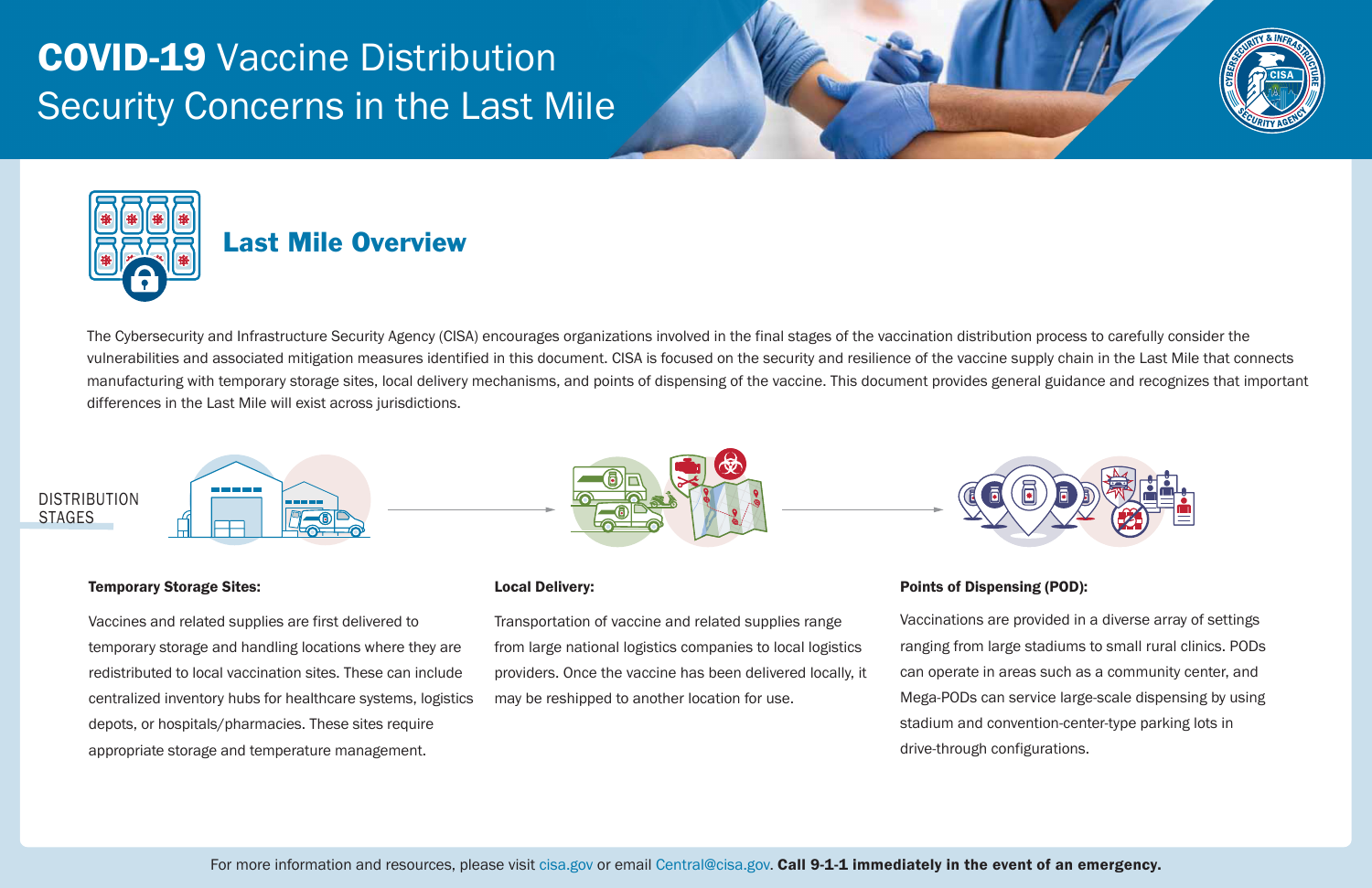## Unique Concerns by Sector

While the Last Mile can apply to all sectors, the most common are in Healthcare, Government, and Commercial Facilities. Vaccinations were initially provided at large hospitals and long-term care sites but are increasingly provided in a diverse array of settings. For example, they range from large stadiums to small rural clinics. These different facility types create a corresponding diversity in the vulnerabilities, consequences, threats, and the types of potential protective measures needed to mitigate risks in the Last Mile.





### Healthcare:

Many of these sites critical to the Last Mile are publicly accessible by design, with little or no ability to physically limit entry or screen those seeking access. The diversity in physical security measures and facility types also complicates efforts to assess and mitigate risk. The infrastructure also varies from community to community especially in rural or urban environments. (e.g., hospitals or clinics)

### Government:

Government facilities are often points of dispensing or storage in the Last Mile. They represent attractive and strategically important targets for both terrorist groups as well as criminals. These assets are often targeted because they provide a wide array of vaccination services, conduct registration and track vaccine administration and these facilities contain and store large amounts of vaccinations and medical supplies. Their prominence in serving the Last Mile for vaccinations only increases this level of visibility. (e.g., National Guard centers, federal or state buildings)

### Commercial Facilities:

Vaccinations can be provided in a wide variety of facilities and sites that are diverse in size, function, operating principles, and security risks. Nearly all commercial facilities are privately owned and operated with minimal regulations. As a result, vaccination dispensing in the Last Mile is more incumbent upon the individual owners and operators who take responsibility for assessing facility risks and implementing risk management and mitigation actions. (e.g., retail outlet stores or sporting venues)

The next pages provide those considerations for enhancing security and resilience across these three sectors and Last Mile nodes.

For more information and resources, please visit [cisa.gov o](https://www.cisa.gov)r email [Central@cisa.gov.](mailto:Central@cisa.gov) Call 9-1-1 immediately in the event of an emergency.



# COVID-19 Vaccine Distribution Security Concerns in the Last Mile



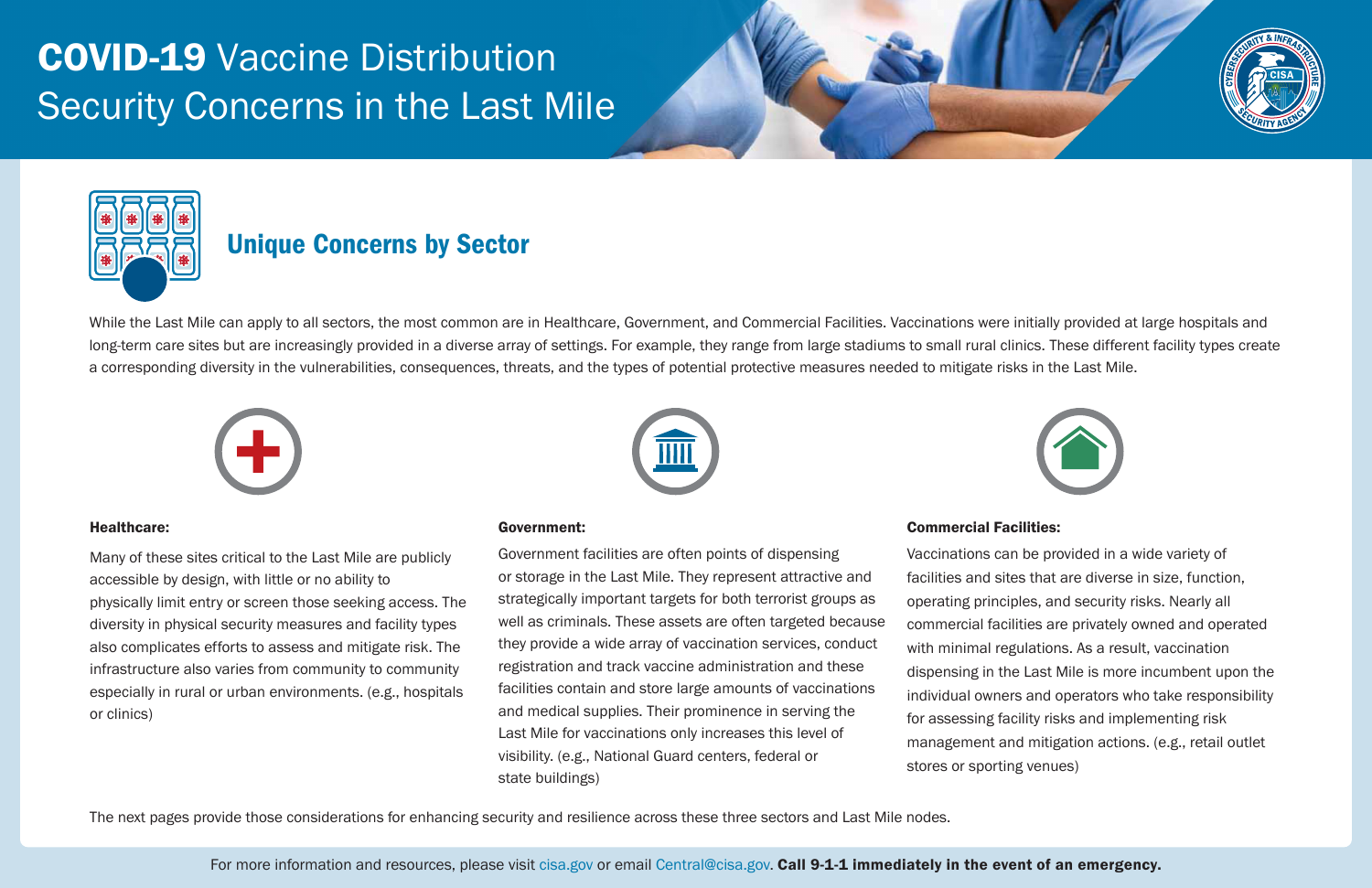# COVID-19 Vaccine Distribution Security Concerns in the Last Mile



### Potential Vulnerabilities

 $\cap$   $\cap$ 

## Temporary Storage Sites Vulnerability and Protective Measures

Protective Measures to Consider

| $\bigoplus_{i=1}^n \bigoplus_{i=1}^n \bigoplus_{j=1}^n \bigoplus_{j=1}^n \bigoplus_{j=1}^n \bigoplus_{j=1}^n \bigoplus_{j=1}^n \bigoplus_{j=1}^n \bigoplus_{j=1}^n \bigoplus_{j=1}^n \bigoplus_{j=1}^n \bigoplus_{j=1}^n \bigoplus_{j=1}^n \bigoplus_{j=1}^n \bigoplus_{j=1}^n \bigoplus_{j=1}^n \bigoplus_{j=1}^n \bigoplus_{j=1}^n \bigoplus_{j=1}^n \bigoplus_{j=1}^n$ | • Limited vehicle control, transporter delivery areas, unloading and unpatrolled parking areas;<br>parking policies not enforced                                                                                        | • Monitor transporter loading, unloading and parking a                                                                                                                                        |
|---------------------------------------------------------------------------------------------------------------------------------------------------------------------------------------------------------------------------------------------------------------------------------------------------------------------------------------------------------------------------|-------------------------------------------------------------------------------------------------------------------------------------------------------------------------------------------------------------------------|-----------------------------------------------------------------------------------------------------------------------------------------------------------------------------------------------|
| $\bigoplus\mathsf{O}$                                                                                                                                                                                                                                                                                                                                                     | • Confirmation of ID for vaccine supply delivery drivers not enforced                                                                                                                                                   | • Enforce and verify ID for vaccination delivery transpo<br>of Distribution (POD)                                                                                                             |
| $\bigoplus\,mathbb{O}$                                                                                                                                                                                                                                                                                                                                                    | • Driver insider threat concern with vaccine transport and delivery                                                                                                                                                     | • Ensure driver background checks are conducted and                                                                                                                                           |
| $\bigoplus\,mathbb{O}$                                                                                                                                                                                                                                                                                                                                                    | • Delivery transporter vehicles not screened prior to loading                                                                                                                                                           | • Inspect transporter vehicles with use of under carria<br>loading vaccines and medical supplies.                                                                                             |
| $\bigoplus \textcircled{\scriptsize{\textcircled{\#}}}\bigoplus$                                                                                                                                                                                                                                                                                                          | • Staged transporter cargoes, waiting for departure, susceptible to tampering, especially vaccines<br>and other critical process medical supplies                                                                       | • Monitor staged cargo awaiting departure to deter tar                                                                                                                                        |
| $\bigoplus\mathsf{D}$                                                                                                                                                                                                                                                                                                                                                     | • Vaccine supply delivery transporters are not separated from routine delivery trucks. Vaccines and<br>non deliveries unloaded and processed in the same area, creating potential for theft, sabotage or<br>other issue | • Establish vaccination supply transporter vehicle mar<br>and loading docks. Immediately unload and move va<br>controlled areas and receive non vaccine deliveries<br>unloading/storage areas |
| $\bigoplus\mathsf{O}$                                                                                                                                                                                                                                                                                                                                                     | • Vaccines susceptible to temperature fluctuations and spoilage                                                                                                                                                         | • Ensure personnel check temperature control devices<br>every 4 hours                                                                                                                         |
| $\bigoplus\mathsf{O}$                                                                                                                                                                                                                                                                                                                                                     | • Open access to vaccine storage areas                                                                                                                                                                                  | • Ensure authorized personnel access to vaccine storal<br>and enforced                                                                                                                        |
| $\bigoplus\mathsf{O}$                                                                                                                                                                                                                                                                                                                                                     | • Communication plan not in place in case of accident, theft, transporter hijacking or<br>other emergencies                                                                                                             | • Develop, distribute and exercise notification protoco<br>and shippers that outline who should be contacted i                                                                                |
| $\bigoplus\,mathbb{O}$                                                                                                                                                                                                                                                                                                                                                    | • No backup storage plan for vaccine in place if sustained power outage occurs or other emeregency                                                                                                                      | • Develop plan for moving fragile medical supplies and<br>case of sustained power outage or other emergency                                                                                   |
| $\bigoplus\mathsf{O}$                                                                                                                                                                                                                                                                                                                                                     | • Suspicious activity in or around of storage site not reported to authorities                                                                                                                                          | • Encourage personnel and medical suppliers to repor                                                                                                                                          |
| $\bigoplus\,mathbb{O}$                                                                                                                                                                                                                                                                                                                                                    | • Limited or minimal POD emergency response and security forces in place                                                                                                                                                | • Ensure adequate POD support staff for emergency res                                                                                                                                         |
|                                                                                                                                                                                                                                                                                                                                                                           |                                                                                                                                                                                                                         |                                                                                                                                                                                               |

For more information and resources, please visit [cisa.gov](https://www.cisa.gov) or email [Central@cisa.gov.](mailto:Central@cisa.gov) Call 9-1-1 immediately in the event of an emergency.





- Health Commercial **Government**
- areas; enforce parking polices
- orters accessing storage sites or at Points
- d verified
- ge mirrors, K9's (if available) prior to entering and
- mpering of vehicle
- shaling area to restrict all other vehicles from area accinations and medical supplies to restricted in another area separate from vaccine
- es for functionality after loading, prior to delivery and
- age areas lists are reviewed, updated appropriately
- bls among transport vehicles, dispatchers, carriers, in emergencies
- d vaccination materials to another storage site in
- rt any suspicious activity
- ponse and security duties; normal ops and surge needs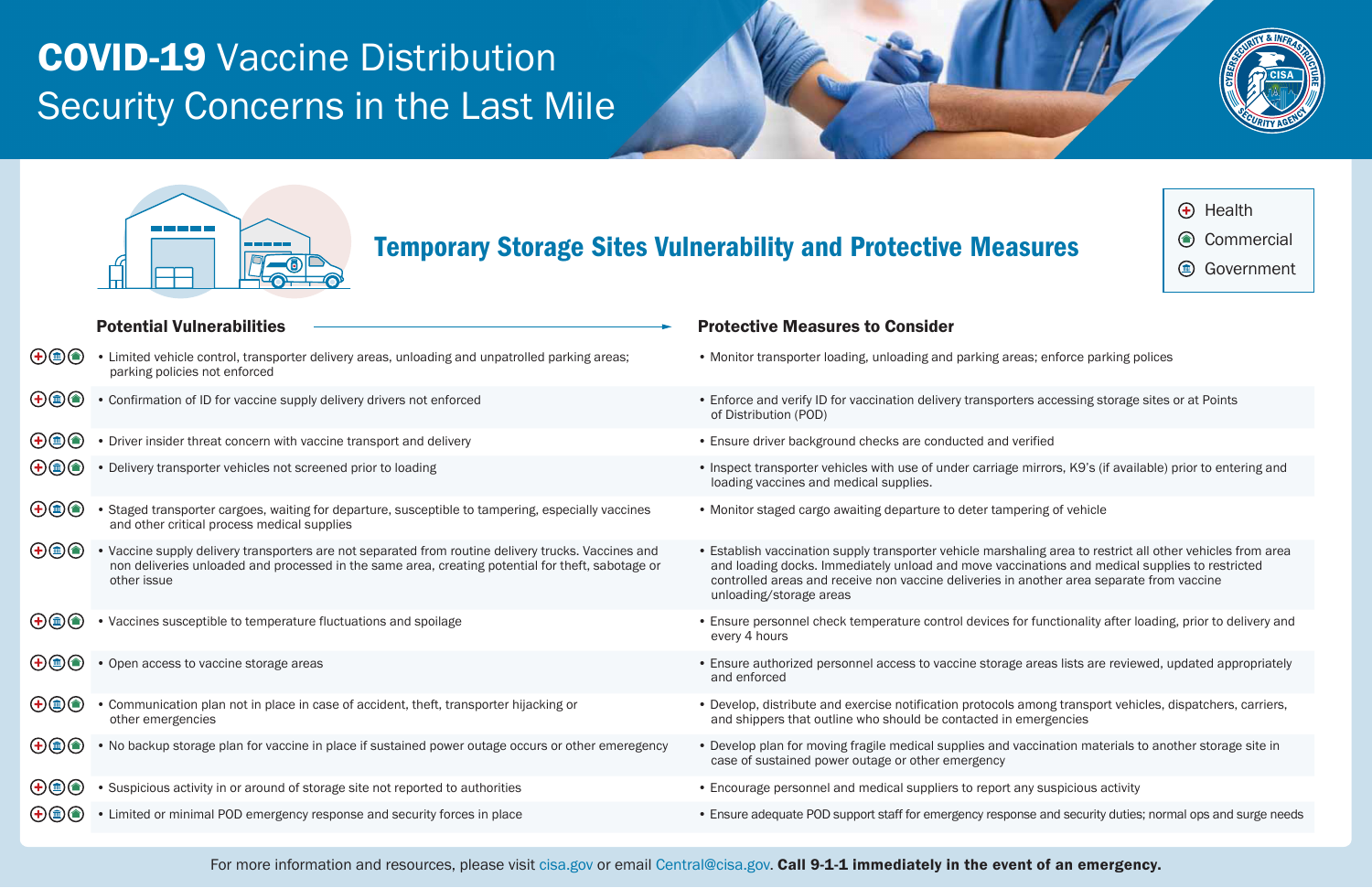

# COVID-19 Vaccine Distribution Security Concerns in the Last Mile



## Potential Vulnerabilities

## Protective Measures to Consider

## Local Delivery Vulnerability and Protective Measures

| $\bigoplus_{i=1}^n \bigoplus_{j=1}^n \bigoplus_{j=1}^n \bigoplus_{j=1}^n \bigoplus_{j=1}^n \bigoplus_{j=1}^n \bigoplus_{j=1}^n \bigoplus_{j=1}^n \bigoplus_{j=1}^n \bigoplus_{j=1}^n \bigoplus_{j=1}^n \bigoplus_{j=1}^n \bigoplus_{j=1}^n \bigoplus_{j=1}^n \bigoplus_{j=1}^n \bigoplus_{j=1}^n \bigoplus_{j=1}^n \bigoplus_{j=1}^n \bigoplus_{j=1}^n \bigoplus_{j=1}^n$ | Limited vehicle control, transporter loading, unloading and unpatrolled parking areas;<br>parking policies not enforced                           |
|---------------------------------------------------------------------------------------------------------------------------------------------------------------------------------------------------------------------------------------------------------------------------------------------------------------------------------------------------------------------------|---------------------------------------------------------------------------------------------------------------------------------------------------|
| $(+)(\hat{=} )$                                                                                                                                                                                                                                                                                                                                                           | • Confirmation of ID for vaccine supply delivery drivers not enforced                                                                             |
| $\bigoplus(\hspace{-1.5pt}\mathbf{m})$                                                                                                                                                                                                                                                                                                                                    | • Driver insider threat concern with vaccine transport and delivery                                                                               |
| $\bigoplus \textcircled{\scriptsize{\textcircled{\#}}}\bigoplus$                                                                                                                                                                                                                                                                                                          | • Delivery transporter vehicles not screened prior to loading                                                                                     |
| (画)<br>(+)                                                                                                                                                                                                                                                                                                                                                                | • Staged transporter cargoes, waiting for departure, susceptible to tampering, especially<br>vaccines and other critical process medical supplies |
| $(\pm)(\text{m})$                                                                                                                                                                                                                                                                                                                                                         | • Vaccine supply delivery transporters are not separated from routine delivery trucks                                                             |
| $\circled{m}$<br>$\left( \bm{+}\right)$                                                                                                                                                                                                                                                                                                                                   | • Local transporter vehicle is hijacked or held hostage by criminals                                                                              |
| $\bigoplus_{i=1}^n \bigoplus_{j=1}^n \bigoplus_{j=1}^n \bigoplus_{j=1}^n \bigoplus_{j=1}^n \bigoplus_{j=1}^n \bigoplus_{j=1}^n \bigoplus_{j=1}^n \bigoplus_{j=1}^n \bigoplus_{j=1}^n \bigoplus_{j=1}^n \bigoplus_{j=1}^n \bigoplus_{j=1}^n \bigoplus_{j=1}^n \bigoplus_{j=1}^n \bigoplus_{j=1}^n \bigoplus_{j=1}^n \bigoplus_{j=1}^n \bigoplus_{j=1}^n \bigoplus_{j=1}^n$ | • Communication plan not in place in case of accident, theft, transporter hijacking or<br>other emergencies                                       |
| $\circled{m}$<br>$\left( \bm{+}\right)$<br>$\bigoplus\,mathbb{D}$                                                                                                                                                                                                                                                                                                         | • Vaccines susceptible to temperature fluctuations and spoilage                                                                                   |
| $\mathbf{H}(\mathbf{m})$                                                                                                                                                                                                                                                                                                                                                  | • Suspicious activity in or around delivery sites and not reported to authorities                                                                 |
|                                                                                                                                                                                                                                                                                                                                                                           | • Insider threat for theft of vaccines                                                                                                            |

- Monitor transporter loading, unloading and parking areas; enforce parking polices
- Enforce and verify ID for vaccination delivery transporters accessing storage sites or POD's
- Ensure driver background checks are conducted and verified
- Inspect transporter vehicles with use of under carriage mirrors, K9's (if available) prior to entering and loading vaccines and medical supplies. Verify ID of driver and personnel conducting searches
- Monitor staged cargo awaiting departure to deter tampering of vehicle
- Establish vaccination supply transporter vehicle marshalling area to restrict all other vehicles from area and loading docks
- Ensure transporter GPS is activated; conduct active surveillance while vehicle is on the road
- Develop notification protocols among transport vehicles, dispatchers, carriers, and shippers that outline who should be contacted in emergencies
- Ensure personnel check temperature control devices for functionality after loading, prior to delivery and every 4 hours
- Encourage all personnel to report any suspicious activity
- Ensure vaccine inventory is checked on a regular basis and all security procedures are in place and enforced

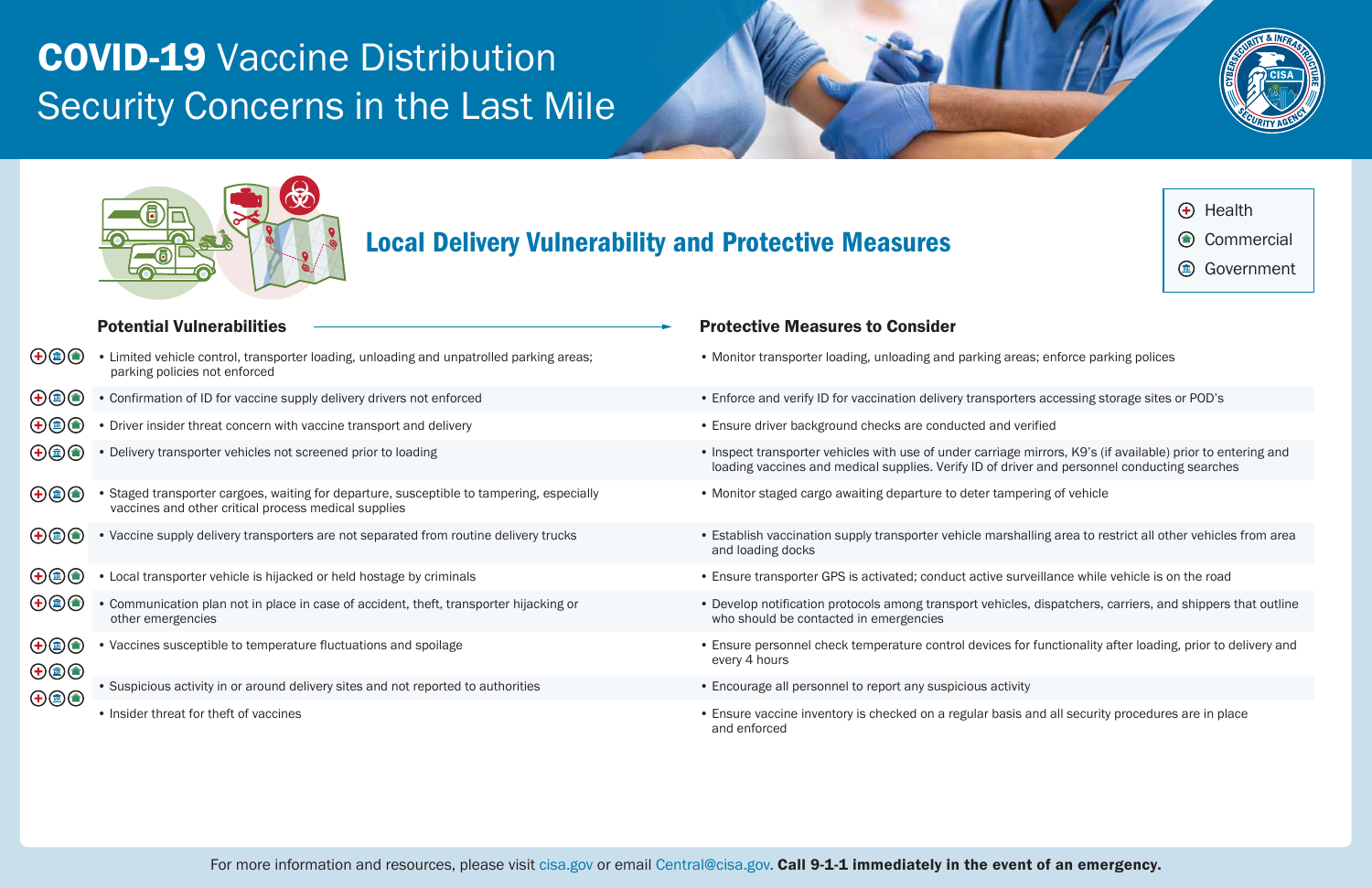## Points of Dispensing (POD) Vulnerability and Protective Measures

|                                                                                                                                                                                                                                                                                                                                                                                                                           | <b>Potential Vulnerabilities</b>                                                                                                                  | <b>Protective Measure</b>                              |
|---------------------------------------------------------------------------------------------------------------------------------------------------------------------------------------------------------------------------------------------------------------------------------------------------------------------------------------------------------------------------------------------------------------------------|---------------------------------------------------------------------------------------------------------------------------------------------------|--------------------------------------------------------|
| $\bigoplus\limits_{i=1}^n\bigoplus\limits_{i=1}^n\bigoplus\limits_{i=1}^n\bigoplus\limits_{i=1}^n\bigoplus\limits_{i=1}^n\bigoplus\limits_{i=1}^n\bigoplus\limits_{i=1}^n\bigoplus\limits_{i=1}^n\bigoplus\limits_{i=1}^n\bigoplus\limits_{i=1}^n\bigoplus\limits_{i=1}^n\bigoplus\limits_{i=1}^n\bigoplus\limits_{i=1}^n\bigoplus\limits_{i=1}^n\bigoplus\limits_{i=1}^n\bigoplus\limits_{i=1}^n\bigoplus\limits_{i=1}^$ | • Limited vehicle control, transporter delivery areas, unloading and unpatrolled parking areas;<br>parking policies not enforced                  | • Monitor transporter deliv                            |
| $\bigoplus\limits_{i=1}^n\bigoplus\limits_{i=1}^n\bigoplus\limits_{i=1}^n\bigoplus\limits_{i=1}^n\bigoplus\limits_{i=1}^n\bigoplus\limits_{i=1}^n\bigoplus\limits_{i=1}^n\bigoplus\limits_{i=1}^n\bigoplus\limits_{i=1}^n\bigoplus\limits_{i=1}^n\bigoplus\limits_{i=1}^n\bigoplus\limits_{i=1}^n\bigoplus\limits_{i=1}^n\bigoplus\limits_{i=1}^n\bigoplus\limits_{i=1}^n\bigoplus\limits_{i=1}^n\bigoplus\limits_{i=1}^$ | • Confirmation of ID for vaccine supply delivery drivers not enforced                                                                             | • Enforce and verify ID for                            |
| $\bigoplus\limits_{i=1}^n\bigoplus\limits_{i=1}^n\bigoplus\limits_{i=1}^n\bigoplus\limits_{i=1}^n\bigoplus\limits_{i=1}^n\bigoplus\limits_{i=1}^n\bigoplus\limits_{i=1}^n\bigoplus\limits_{i=1}^n\bigoplus\limits_{i=1}^n\bigoplus\limits_{i=1}^n\bigoplus\limits_{i=1}^n\bigoplus\limits_{i=1}^n\bigoplus\limits_{i=1}^n\bigoplus\limits_{i=1}^n\bigoplus\limits_{i=1}^n\bigoplus\limits_{i=1}^n\bigoplus\limits_{i=1}^$ | • Limited vehicle control and delivery transporter vehicles not screened prior to loading                                                         | • Inspect transporter vehic<br>loading vaccines and me |
| $\bigoplus\mathsf{O}$                                                                                                                                                                                                                                                                                                                                                                                                     | • Staged transporter cargoes, waiting for departure, susceptible to tampering, especially vaccines<br>and other critical process medical supplies | • Monitor staged cargo aw                              |
| $\bigoplus\limits_{i=1}^n\bigoplus\limits_{i=1}^n\bigoplus\limits_{i=1}^n\bigoplus\limits_{i=1}^n\bigoplus\limits_{i=1}^n\bigoplus\limits_{i=1}^n\bigoplus\limits_{i=1}^n\bigoplus\limits_{i=1}^n\bigoplus\limits_{i=1}^n\bigoplus\limits_{i=1}^n\bigoplus\limits_{i=1}^n\bigoplus\limits_{i=1}^n\bigoplus\limits_{i=1}^n\bigoplus\limits_{i=1}^n\bigoplus\limits_{i=1}^n\bigoplus\limits_{i=1}^n\bigoplus\limits_{i=1}^$ | • Vaccine supply delivery transporters are not separated from routine delivery trucks                                                             | • Establish vaccination su<br>and loading docks        |
| $\bigoplus\mathsf{D}$                                                                                                                                                                                                                                                                                                                                                                                                     | • Communication plan not in place in case of accident, theft, transporter hijacking or<br>other emergencies                                       | • Develop notification prot<br>who should be contacted |
| $\bigoplus\limits_{i=1}^n\bigoplus\limits_{i=1}^n\bigoplus\limits_{i=1}^n\bigoplus\limits_{i=1}^n\bigoplus\limits_{i=1}^n\bigoplus\limits_{i=1}^n\bigoplus\limits_{i=1}^n\bigoplus\limits_{i=1}^n\bigoplus\limits_{i=1}^n\bigoplus\limits_{i=1}^n\bigoplus\limits_{i=1}^n\bigoplus\limits_{i=1}^n\bigoplus\limits_{i=1}^n\bigoplus\limits_{i=1}^n\bigoplus\limits_{i=1}^n\bigoplus\limits_{i=1}^n\bigoplus\limits_{i=1}^$ | • Minimal or no emergency response preparations processes, or procedures in place for PODs                                                        | • Develop emergency resp                               |
| $\bigoplus\limits_{i=1}^n\bigoplus\limits_{i=1}^n\bigoplus\limits_{i=1}^n\bigoplus\limits_{i=1}^n\bigoplus\limits_{i=1}^n\bigoplus\limits_{i=1}^n\bigoplus\limits_{i=1}^n\bigoplus\limits_{i=1}^n\bigoplus\limits_{i=1}^n\bigoplus\limits_{i=1}^n\bigoplus\limits_{i=1}^n\bigoplus\limits_{i=1}^n\bigoplus\limits_{i=1}^n\bigoplus\limits_{i=1}^n\bigoplus\limits_{i=1}^n\bigoplus\limits_{i=1}^n\bigoplus\limits_{i=1}^$ | • Limited or minimal POD emergency response and security forces in place                                                                          | • Ensure adequate POD su<br>surge needs                |
| $\bigoplus\,mathbb{D}$                                                                                                                                                                                                                                                                                                                                                                                                    | • Open access to vaccine storage and dispensing areas without authorization                                                                       | • Ensure authorized perso<br>and enforced              |
| $\bigoplus\,mathsf{D}$                                                                                                                                                                                                                                                                                                                                                                                                    | • Vaccines suspectible to temperature fluctuations and spoilage                                                                                   | • Ensure personnel check<br>and every 4 hours          |
| $\bigoplus\textcircled{\tiny{\textcircled{\#}}}\bigoplus$                                                                                                                                                                                                                                                                                                                                                                 | • No backup storage plan for vaccine in place if sustained power outage occurs or other emeregency                                                | • Develop plan for moving<br>case of sustained power   |
| $\bigoplus_{i=1}^n \bigoplus_{i=1}^n \bigoplus_{i=1}^n \bigoplus_{i=1}^n \bigoplus_{i=1}^n \bigoplus_{i=1}^n \bigoplus_{i=1}^n \bigoplus_{i=1}^n \bigoplus_{i=1}^n \bigoplus_{i=1}^n \bigoplus_{i=1}^n \bigoplus_{i=1}^n \bigoplus_{i=1}^n \bigoplus_{i=1}^n \bigoplus_{i=1}^n \bigoplus_{i=1}^n \bigoplus_{i=1}^n \bigoplus_{i=1}^n \bigoplus_{i=1}^n \bigoplus_{i=1}^n$                                                 | • Insider threat for theft of vaccine                                                                                                             | • Ensure vaccine inventor<br>and enforced              |
|                                                                                                                                                                                                                                                                                                                                                                                                                           |                                                                                                                                                   |                                                        |

es to Consider

- very areas, unloading and parking areas; enforce parking polices
- vaccination delivery transporters accessing storage sites or POD's
- cles with use of under carriage mirrors, K9's (if available) prior to entering and edical supplies. Verify ID of driver and personnel conducting searches
- vaiting departure to deter tampering of vehicle
- pply transporter vehicle marshalling area to restrict all other vehicles from area
- tocols among transport vehicles, dispatchers, carriers, and shippers that outline d in emergencies
- oonse plans and train all POD personnel
- upport staff for emergency response and security duties; normal ops and
- onel access to the vaccine areas lists are reviewed, updated appropriately
- temperature control devices for functionality after intake, prior to setup
- fragile medical supplies and vaccination materials to another storage site in outage or other emergency
- $\gamma$  is checked on a regular basis and all security procedures are in place





- Health
- Commercial
- **Government**

# COVID-19 Vaccine Distribution Security Concerns in the Last Mile